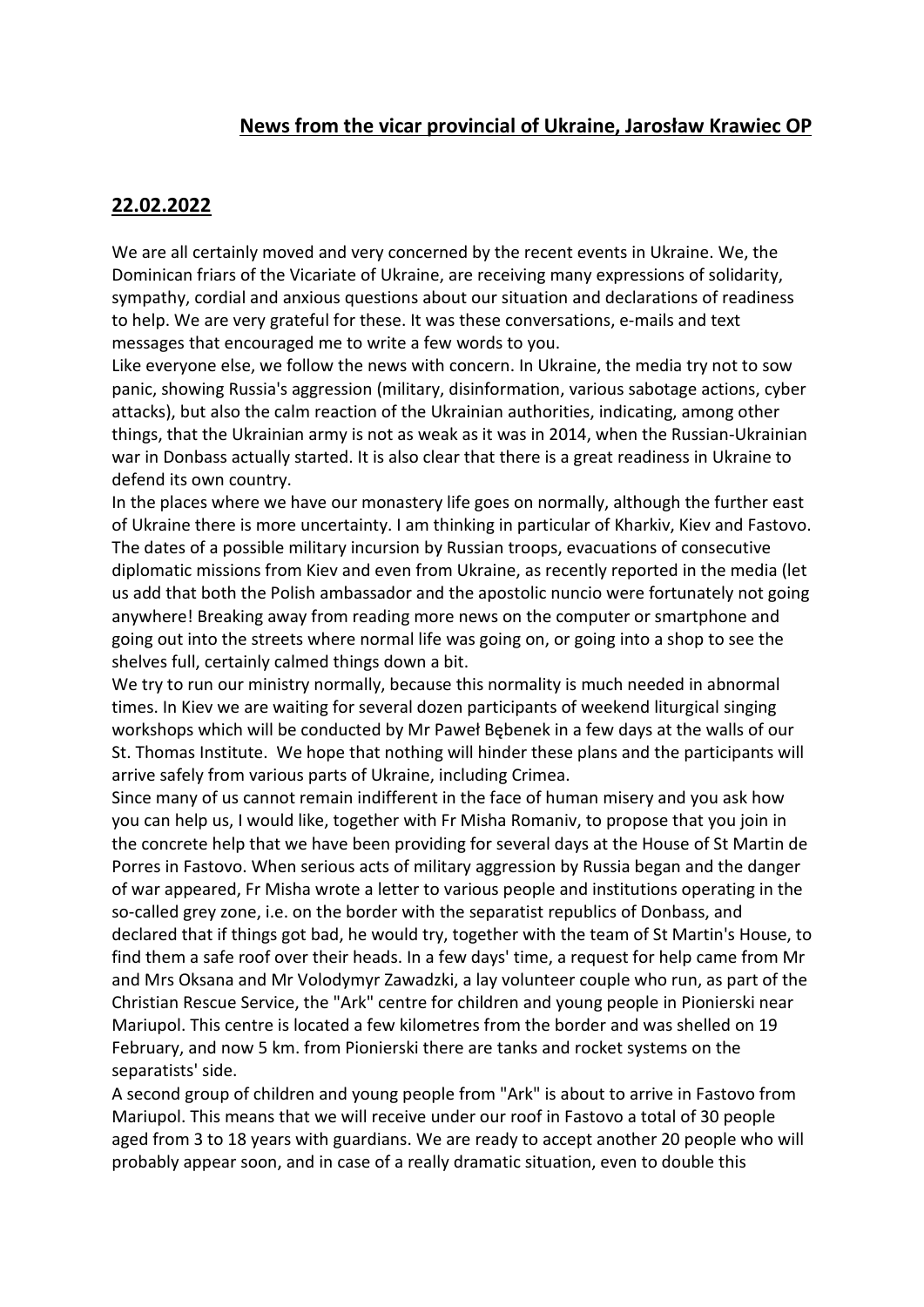number. In addition to a roof over their heads, we provide daily meals for all of them. Younger children will join the primary school run by the St Martin's Centre and older children will be accepted into schools in the city. In addition, we provide what we can offer at the St. Martin's House, i.e. psychological support, therapeutic activities, massage, hydrotherapy, various workshops. We do not know how long the children and youth from Pionierski will stay in Fastów.

We invite and encourage you to materially support their stay in the St Martin's House. Adapting our rooms to accommodate such a number of guests, as well as providing them with full board, paying gas, light, water, medicine and clothing bills is already a considerable expense. Lent is about to begin. Perhaps, then, a form of almsgiving for ourselves, our friends or acquaintances (or for our communities) could be to support these victims of war? It would be our common Dominican response to the plight of concrete people.

Material support can be sent to the account serving St Martin's House:

Mission Secretariat of the Dominican Fathers

10 Freta St., 00-227 Warsaw

PL 02 1090 2851 0000 0001 0580 2728

with the note: Children from Mariupol

Thank you sincerely for your prayers. I really like the initiative of Fr Norbert Oczkowski to pray the rosary for peace every day at 21:00 (you can also join this prayer on YouTube channel Dominikanie.pl or through Facebook). As the late Fr Feliks Bednarski OP often said in his farewell to his brothers, oremus pro invicem, that is, let us pray for one another. With cordial and fraternal greetings from Kiev,

o. Jarosław Krawiec OP

# **24.02.2022**

Dear Sisters, Dear Brothers,

writing to you yesterday I mentioned "normality", which came to an end in the morning. Before 5 a.m. I was woken up by a phone call from Fastovo from Misha Romaniwa and his question: how are things in Kiev? Explosions could be heard in Fastovo as Russian troops were bombing an air force base located in Vasylkovo (between Fastovo and Kiev). In our place there was complete peace and quiet. In the morning I went to celebrate Holy Mass at the Carmel. The journey, which usually takes 25 minutes, took almost an hour and only because google led me along side roads. The sisters have a convent on the outskirts of town. The Eucharist in such circumstances does indeed bring peace. The sisters, of whom there are five at the moment, said they had decided to stay in Kiev and pray. I hope that in the next few days we will be able to reach them to celebrate Mass.

In the morning, apart from traffic jams, there were long queues at every ATM, as well as in front of petrol stations and some shops. Last night Mr Paweł Bębenek, a musician and composer, flew from Kraków to Kiev. Of course, there will not be any, and after a long search we found the last train tickets so that Mr Bębenek could return to Poland and his family with a change of trains. Providence is watching over us, because on our way to Fastowo, from where Paweł was supposed to have a train, we stopped at the embassy to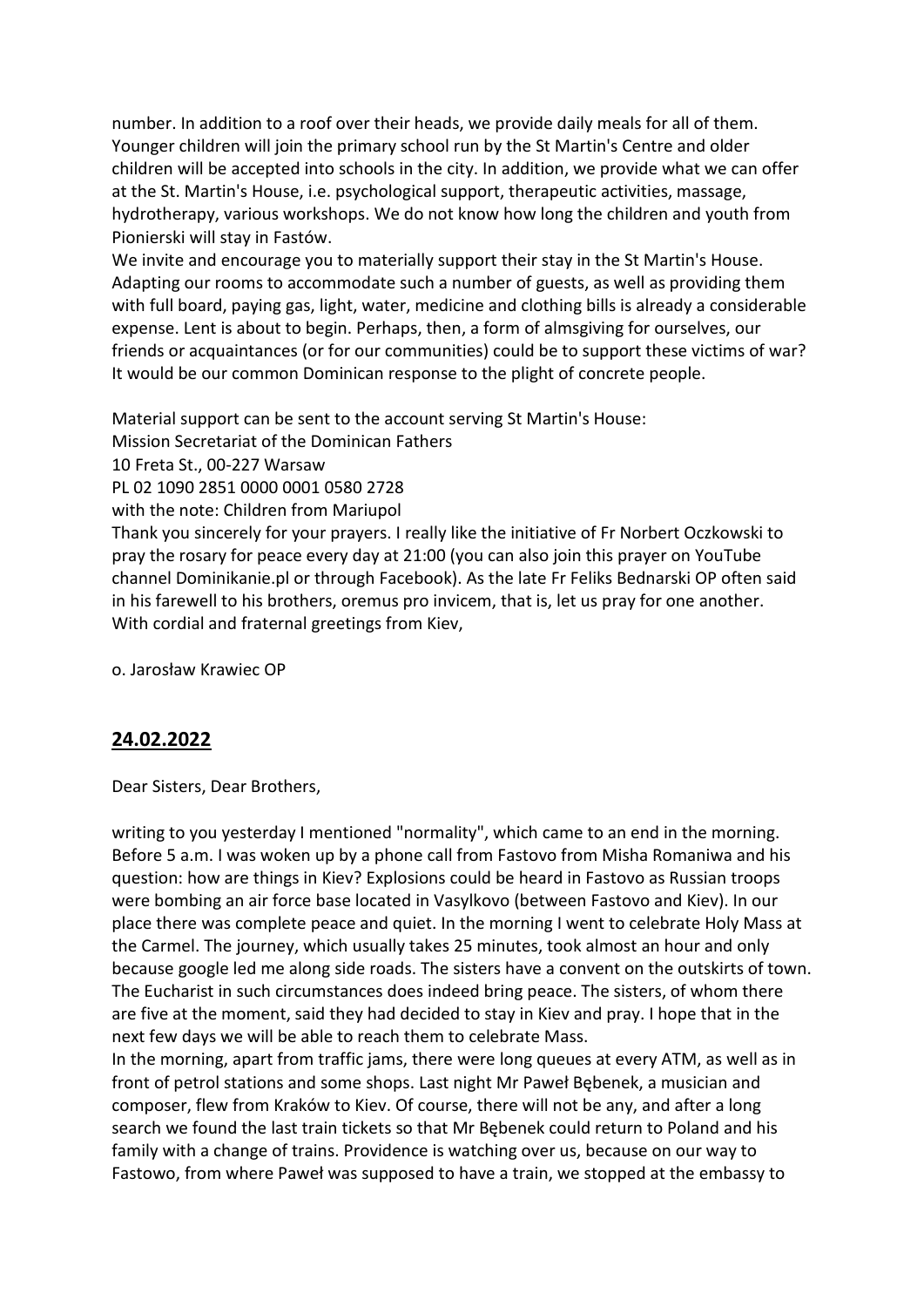pick up some things for the kids from St. Martin's House. It turned out that a group of Poles was just forming a column of cars and they were moving towards Poland. The Ambassador helped to find a seat in one of the cars and Mr. Bębenek is already on his way (a long one, I'm sure) to Poland, if only he arrives safely. Traffic jams disappeared from the streets in the city centre. An ominous emptiness...

We are preparing a cellar in our Kiev monastery. It may be necessary, seeing what's happening around. Tomek Samulnik has just gone to stand in a long queue to refuel his car. He has just called to say that they only sell 20 litas each, but fortunately it is possible to buy it.

Before noon I spoke again with Fr. Ireneusz Pogoreltsev, who is in Kharkov. He says that we don't hear or see bombardments, but some of the parishioners came to the monastery asking to stay with us. Irik stated firmly (and he is now alone in the monastery) that he is staying with them. There is fighting around Kharkiv.

In Khmelnitsky in the morning we could hear planes. Yakub Nesterovich said that the Russians had bombed the military airfield near the city. Father Igor Gnius said that in Lviv, apart from the morning sirens and police announcements, it was quiet. In the morning, in the Lviv cathedral where Igor went to confession there were more people than usual. In Chortkiv it was quiet.

Misha Romaniv is organising food and what he can for all the people who are in Fastovo. I would like to take this opportunity to thank you very much for your kind response to my letter of yesterday and for your support for the maintenance of children from Mariupol. These funds will come in very handy. A while ago Misha told me that a third group of children from those parts is being organised, but they have problems with leaving. Perhaps a group of a dozen or so children from an orphanage in Donbass, who have been in contact in recent days, will also come to Fastovo. There are no military units in Fastovo, so let us hope that no one will think of attacking this town.

Please pray for us. For the time being the phones and internet are working, but there is no telling what might happen next. I will try to bring you daily updates as much as possible. Sorry I can't keep up with replying to all the private notifications. Best regards,

Jarek

#### **26.02.2022**

Dear Sisters, Dear Brothers,

I recently returned from shopping - I managed to find an open market in the area, because generally in Kiev almost everything is closed, so I sit down to describe what is happening here.

It promised to be a difficult and dangerous night in the Ukrainian capital. Fortunately, the warnings about possible mass bombings were not confirmed, although there was fighting in various parts of the city, both with heavy equipment and street shooting. There was also a lot of fighting in the vicinity of Kiev, including in the Vasylkov area, i.e. in the Fastov direction. When we finished tomorrow morning there were reports that the city was 'clean'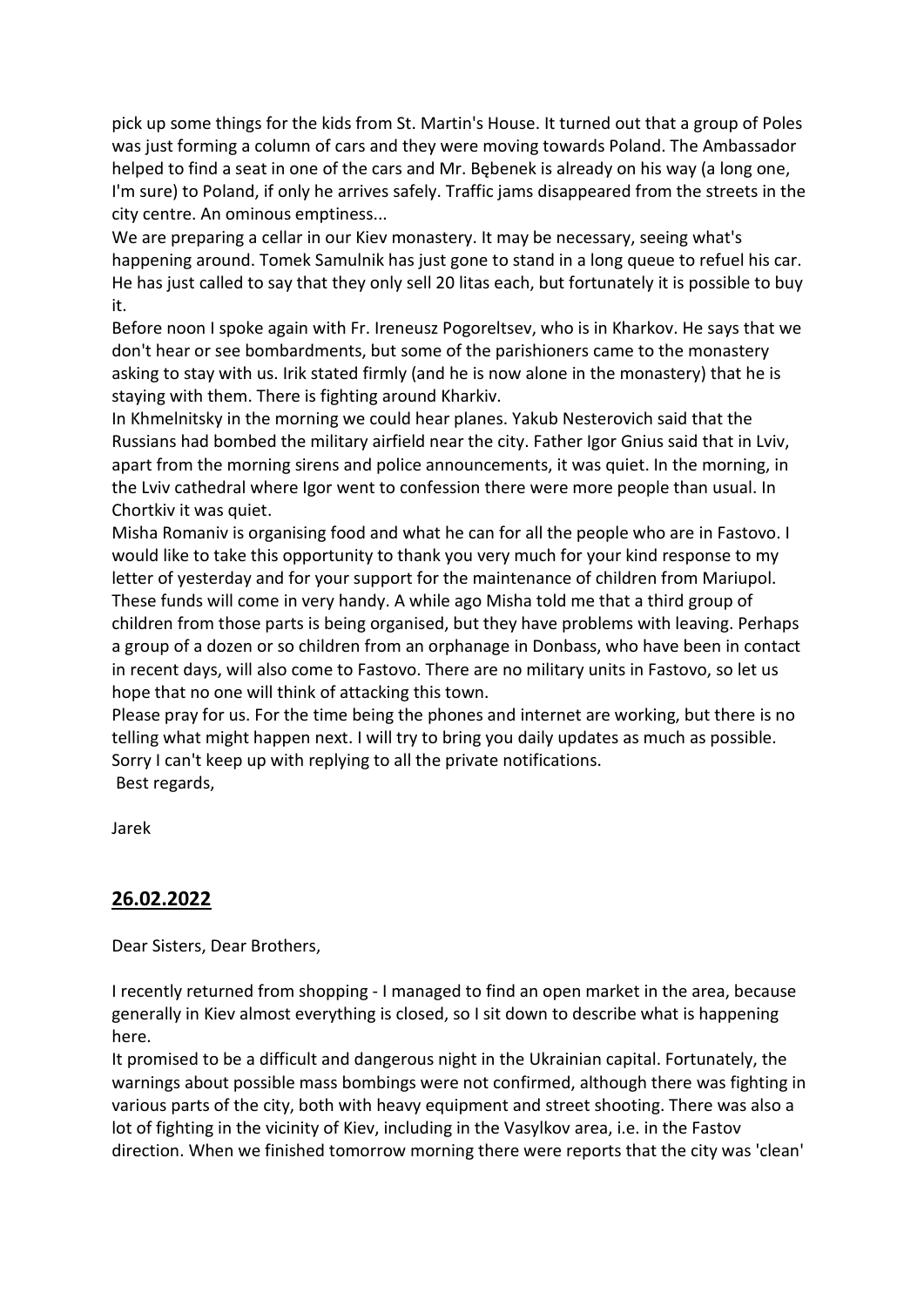and the enemy had been successfully chased away. We can also hear now, when I sit at the computer, from time to time some explosions from afar.

This morning and day is sunny, encouraging us to leave the house, although walking is not very advisable due to the possibility of falling under fire. However, if there is something important to do outside, one must act. Brothers Oleksandr and Tomasz went to donate blood in the morning. If we manage to get to the centre and the cathedral, we will pick up the medical kits that the bishop's curia distributes to priests. Unfortunately, although we have a doctor among the people who live with us, we do not have many medical supplies in case they are needed.

There are some people on the streets of Kiev. A lot of them with guns too - they check documents, especially men, and cars. I passed one such checkpoint on my way to the shop. There are also women among those defending Kyiv - at this checkpoint there was one beautiful young Ukrainian woman with a rifle on her shoulder. But I was just being checked by an older, bearded man. The Polish passport, however, does not arouse any suspicion, and in the current situation, rather sympathy. The metro has been turned into a shelter and runs only for a short time during the day. For the time being, there is communication (telephones and internet), water, light and gas.

Some of us, including me, spent the night in the basement. Our monastery has two basements which are also pastoral rooms, so the standard is not bad. At the moment, one of the basements is for the women who are staying with us, and the other is for us and other men. This is because several people associated with us have asked to be able to stay with us temporarily because they live in dangerous areas of the city, either alone or in shabby buildings with no access to cellars or shelters. Our "war community" thus expanded radically.

In Fastovo, street shootings took place at night. Ukrainian local forces were cracking down on Russian saboteurs, also in the vicinity of our monastery. Therefore, some people hid in the chapel under the church. Father Misha is in contact with the local authorities, who try as much as possible to ensure safety in our area, knowing, after all, that St Martin's House is now a temporary home for many people, including children who have taken refuge from danger.

A group of 30 children from Mariupol left yesterday for Poland, where one of the parishes will receive them, but another "thirty" from the Donetsk region have arrived. The youngest of them, David, is only 16 days old and comes from the village of Zaitsevo (Zhovanka) near Bakhmut in the Donetsk region. People fleeing Kiev, including a foreign doctor and a first aid instructor from the Red Cross, have also found shelter in Fastovo, so they are training people at the St Martin's Centre. The brothers and sisters are holding up well. If conditions allow and it is safe to get to Fastovo by car, I will want to go there soon to visit the brothers, taking the opportunity to bring the aid that was stuck with us in Kiev a few days ago. It is difficult to say if and when this will be possible and safe.

Father Ireneusz and a group of parishioners left Kharkiv the day before yesterday for Jazlovets (near Chortkiv, western Ukraine). They arrived safely and he told me that they plan to go to Transcarpathia. I have just spoken to our brother Bishop Nikolai. He greets you all very warmly! He is praying a lot for peace - yesterday they held a half-night vigil in the cathedral, but he is also organising a place to receive people fleeing the war. He wants to write a letter to his diocesans, asking for their kindness in accepting war refugees in their homes. There has been no warfare in Transcarpathia so far.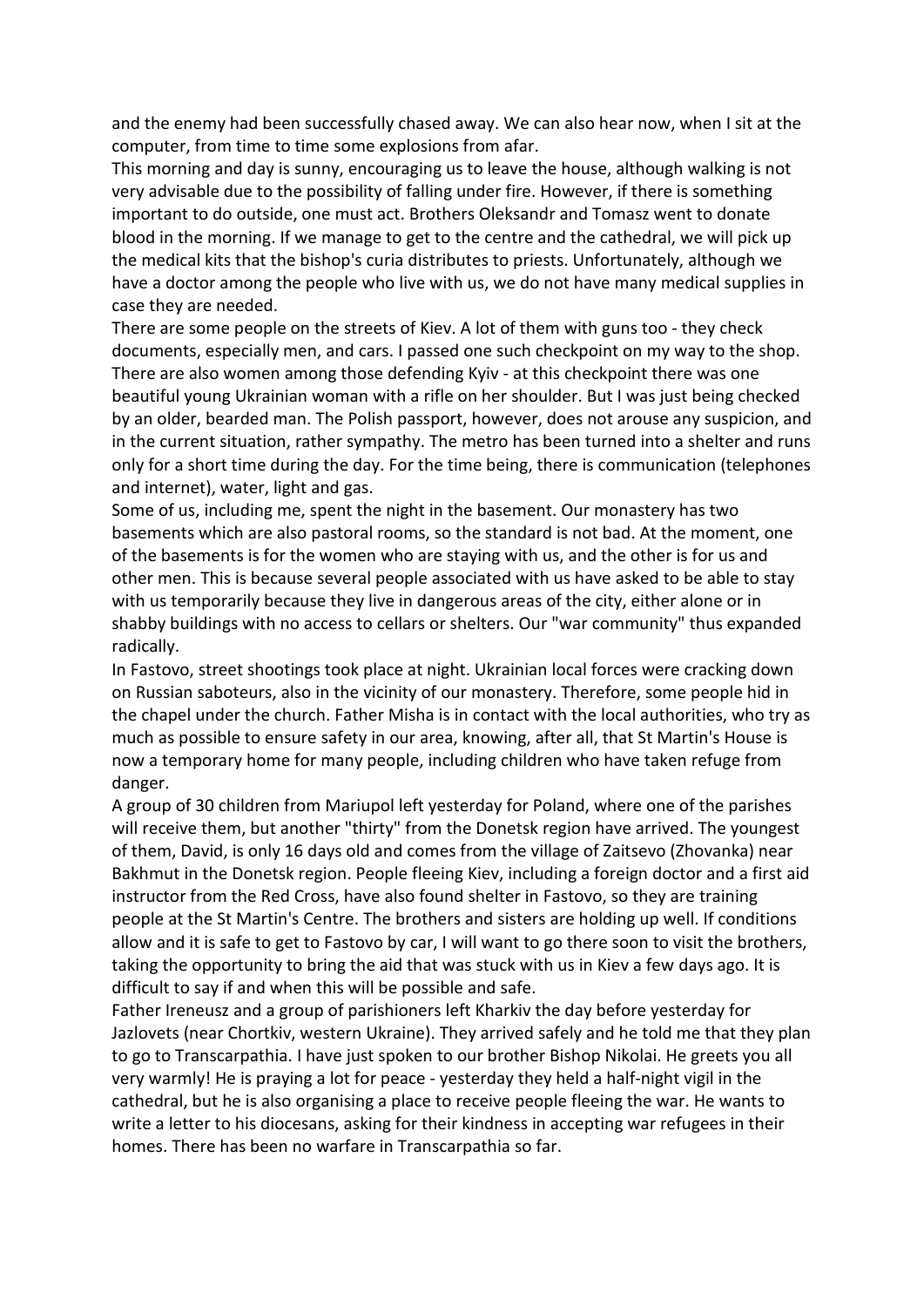Lviv was relatively quiet, although at night there were also sirens warning of a possible attack. In the evenings the streets were empty, which for Lviv is something completely abnormal. In Chortkiv it was also quiet. I spoke to Father Julian Rozycki, who was on his way to church to celebrate midday Mass, and he said that there were also far fewer people on the streets and some shops were closed. All is quiet in Khmelnitsky. It was possible, although the journey took some time, to return to Khmelnitsky for Father Vladimir, who had gone to Poland before the outbreak of war. Father Jakub Nesterowicz says that a lot of people volunteer to join the army to defend the Homeland, including young people from our pastoral ministry.

Thank you so much for your prayers and all the words of support and solidarity. We try to respond, but it is not always possible to keep up with the number of emails, notifications and phone calls. Thank you for being with us and helping Ukraine in various ways. Also materially. Your sensitivity, compassion and generosity are reflected in our bank account balances. The funds are already coming in handy: at least there is money to buy things for all those who are with us, because the possibility to pay by bank card still works. It is a mundane matter, but one that is important to us at the moment, and you are doing good for the people who find themselves at war. Please also do what you can to help the Ukrainians who have taken refuge in Poland. Ukraine is no longer letting men of conscription age go abroad, so women themselves, especially with children, need your support.

We greet you all warmly and commend ourselves to the care of the Protector of our Order, St. Jack, and St. Michael the Archangel, who is the patron of our Dominican Vicariate of Ukraine.

Jarosław Krawiec OP Kiev, February 26, 2022 at 12:00 pm

# **27.02.2022**

Dear Sisters, Dear Brothers,

I didn't go out today because it's forbidden to go out on the streets of Kyiv since yesterday at 17:00 till Monday at 08:00. Only in the morning I watched through the bars of the gate the deserted Derevlianska Street and the intersection near us. A few empty buses passed by, about two ambulances. It hurt my heart to see parents holding their two small children tightly by the hands, dragging small suitcases. My guess is that they were returning to their flat after a night in a shelter or basement. There has been an air alert in Kiev since yesterday - people are encouraged to sit in safe places. Many are taking shelter in metro stations anyone who has been to Kiev knows that they are very deep, including the one near our monastery. There are supposedly screens and cartoons on the platforms to help children through this difficult time. Unfortunately, there are no toilets at most stations, only the floor on the platforms and in the passageways.

Opposite our monastery and my windows is a block of flats. Yesterday, no lights were on in the windows after 10 p.m. - usually almost all the lights are on. Only here and there one could see some signs that someone was inside. And voices of people from behind the fence, who were probably standing at the entrance to the cellar. A lot of people have left Kyiv, and those who stayed, follow the recommendations of the authorities to be in the dark at night.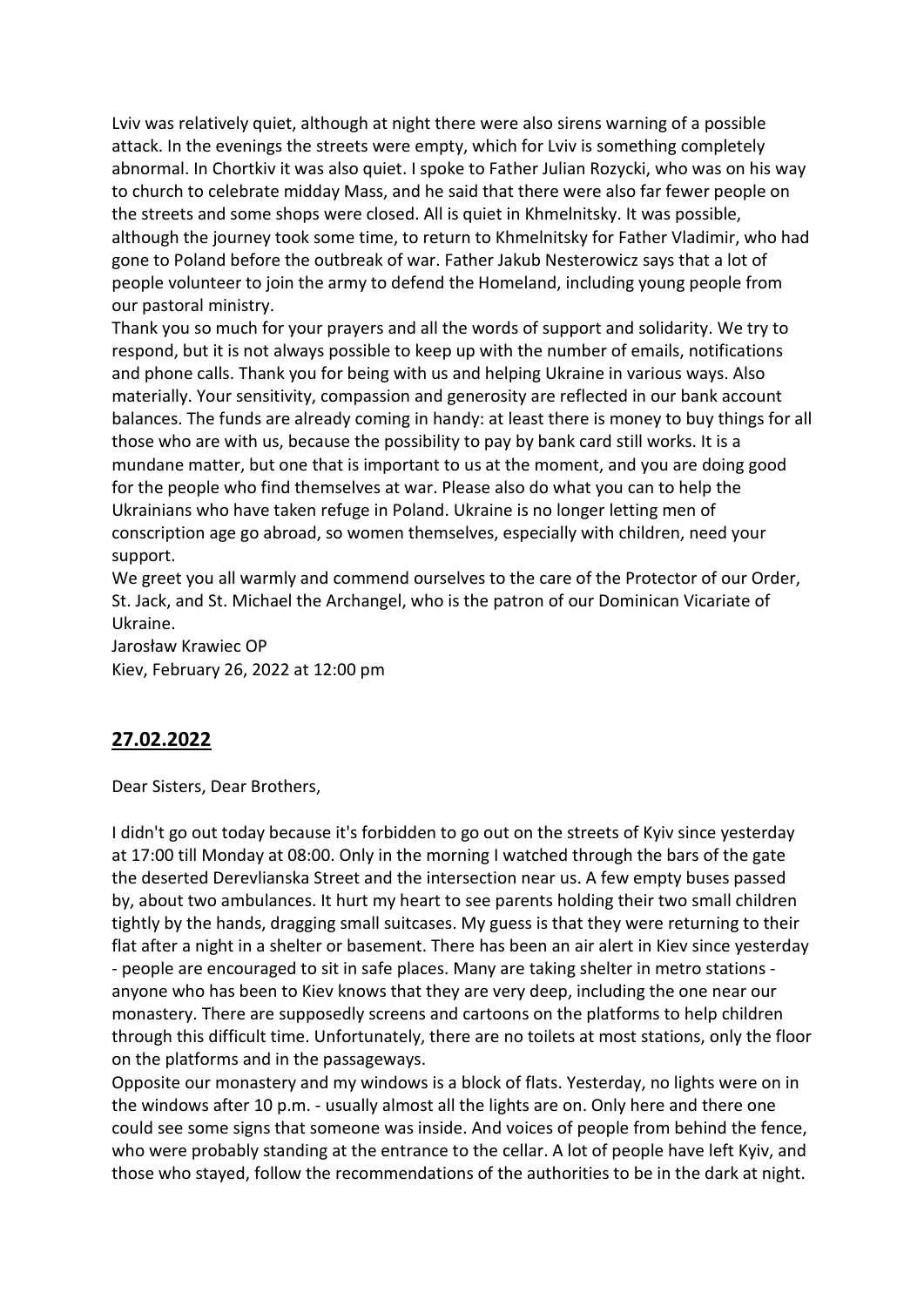The night passed quietly at our place. The neighbourhood was relatively quiet. Again, some of us slept in the cellars, some in our rooms. But all the time during the day we could hear gunshots. Once closer, once further away from us. I have just stopped writing and went out to the courtyard, because it became "louder", but a man from the security company, sitting on the gatehouse, went to me and advised not to accidentally go out into the street, because there is fighting not far from us. Apparently, a street away the territorial defence has its "base" and a few of our "boys" have just been wounded... that's how adult men are referred to here as well. And this is no pejorative term, and in the current situation all the more so when uttered by young and old: "our boys" carries great respect for their courage and pride. Indeed, the shots seem to be coming from not far away.

It was not quiet in Fastów either. At night we could hear fighting for the airfield in Wasylkow, 40 km away, and the wind carried the stench of fuel from the burning paraffin depot. Almost everyone went down to the shelter, which is a chapel under the church. Not only our fathers and lay volunteers of St. Martin's House but also Dominican missionary sisters "from Zielonka" are bravely staying in Fastów. Their convent is located right next to the church. The sisters minister in the parish, catechise, work with children in the St. Martin's Centre. And today they do whatever it takes, which is to serve others with their lives with courage and love.

Just now a parishioner of mine from Chortkiv called. He lives in Oryszkowce, a village that belongs to our parish. He said that at night there was also an alarm, Ukrainian planes were flying over them, and two suspicious people from the Lugansk area were caught in the village with some flares in their rucksacks. She and her family pray a lot, and the children themselves encourage their parents to pray. Clearly, they understand with their hearts what is important! Marek at the end of our conversation stated: "With us God, for behind us truth". It is difficult to say it more simply and truthfully.

The problem of Russian saboteurs spreading not only in Kiev or Fastovo but also in other places of Ukraine is serious.

Today I would like to write to you that, for me, this last Sunday in February and the first Sunday of the war, is a day of gratitude. Fr Misha Romaniv has shared some happy news with us. I mentioned yesterday that the youngest resident of St. Martin's House is now David, who is "eighteen" today. Eighteen days ago he was born in the Donetsk region. I think of him as David of St Martin. The biblical David defeated Goliath with a stone from a sling. Ukraine today is such a David standing bravely, courageously and hopefully against Goliath. Together with his mother, Dawid fled the war to Fastów, and today, during Holy Mass, he was baptised. Deo gratias!

The second reason for gratitude is the immense goodness I see in the messages, emails, phone calls, text messages from our Dominican brothers and sisters, Tertiaries and people from all over the world. I am convinced that it crushes the power of the enemy and the prince of darkness, just like the sun which is not missing over Kiev today.

Browsing through photos on my phone, I found photographs from an exhibition by the American documentary filmmaker Julien Bryan, known in Poland for his poignant pictures of Warsaw in the first days of the war in September 1939. A few months ago, his photographs of Ukraine from 1930-1958 were shown in the centre of Kiev and in Fastovo. The exhibition opened with the quote: "Wherever I went, I very quickly discovered that when you break bread with people, share their problems and joys, linguistic, political and religious barriers quickly disappear. I loved them and they loved me. That was all that mattered" - these were Julien Bryan's words written in 1951.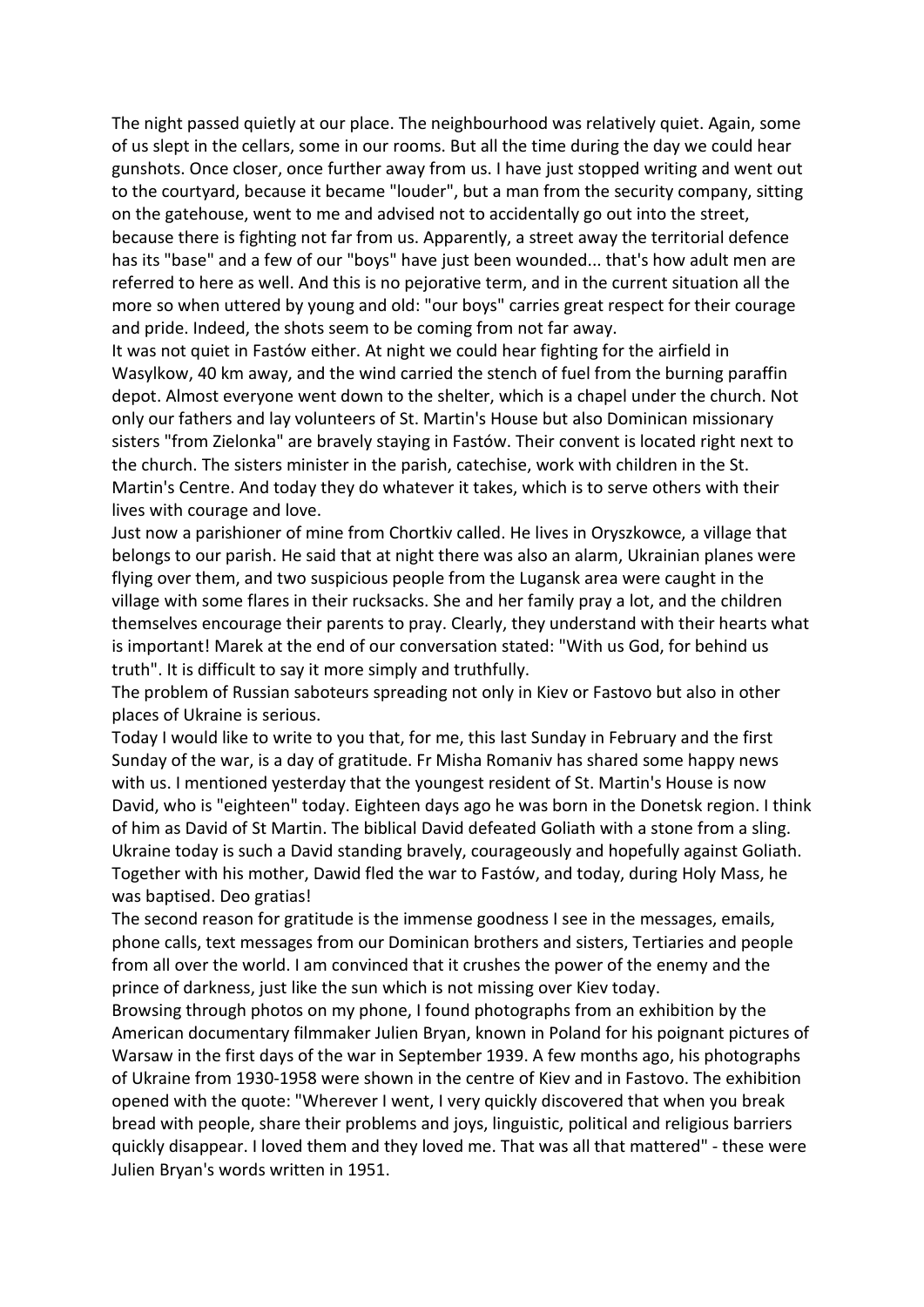Dear friends in Poland and around the world, thanks to you, who help the aching Ukraine with great sacrifice, I proudly display my Polish passport on the streets of struggling Kiev! Today, many of you are breaking bread with refugees from Ukraine in your Polish homes, parishes and centres. Today, for many of you, linguistic, political and religious divisions have disappeared. Today, many of you are healing with love the wounds inflicted by the madness of tyrants. Thank you for being here! Thank you to all my brothers and sisters in white habits, to the lay Dominicans, to my family, friends and acquaintances and to the countless people of great heart who rush to my aid and prayers. With warm greetings from struggling Kiev! Jaroslaw Krawiec OP

Kiev, 27 February 2022, 15:30

#### **28.02.2022**

Dear Sisters, Dear Brothers,

a little bit out of tiredness and a little bit in the hope of sleeping through the night without the snoring of my "companions in misery", I decided to sleep in my cell and in my bed. It was a good choice. I fell asleep late anyway, and at 5:30 I was awakened by the sounds of gunfire, which lasted a few minutes. They were quite loud, so probably something was going on near our monastery. However, I managed to continue falling asleep, and even overslept for tomorrow morning prayer with the friars. Sleep is now a "scarce commodity" for many, if not all people in Ukraine. Hardly anyone is able to sleep through the night. The brothers who know me, know that I like to take a nap during the day and sleep normally at night. Now, even at night, it is difficult to get a decent night's sleep. One of the brothers, who is heavily involved in helping people, said that he had to force himself to eat. So far I am looking at it with the hope of losing a few kilos. Putin has given all of us living here a wartime "miracle diet".

From 8:00 in the morning it was finally possible to take to the streets of Kiev after a 38 hour curfew. So we set off in search of open shops to replenish our food supplies. The beautiful sunny morning and the life on the streets were uplifting! I managed to get to a market next to a nearby metro station. Crowds of people inside. Surprisingly, I managed to get a few loaves of fresh bread. It is not easy with this. You had to stand in a queue for almost an hour. Even a homeless man, whom I let pass (with other people's permission, of course) because he was very confused by the situation, said that it was like being in the "Soviets Soyuz". Thank you for supporting us financially, because at the moment we don't have to worry at least about what to buy for us and the people who have taken shelter under the monastery roof. By the way, the homeless man has also benefited from your "good hearts" today. Of course, there are soldiers with guns or volunteers guarding Kiev - not to scare, but to do some shopping. The shops are also guarded by the army, because they are potential places where sabotage could take place.

Together with a few people who had taken refuge with us, we got in the car and drove to the city centre. I to the cathedral to finally pick up a set of medicine distributed to the priests by the bishop's curia, and the ladies to pick up some needed personal items from their flats. Today, there was no one at the morning mass in St Alexander's Cathedral in Kiev. Yesterday it was the same, because people were not allowed to leave their homes. At noon,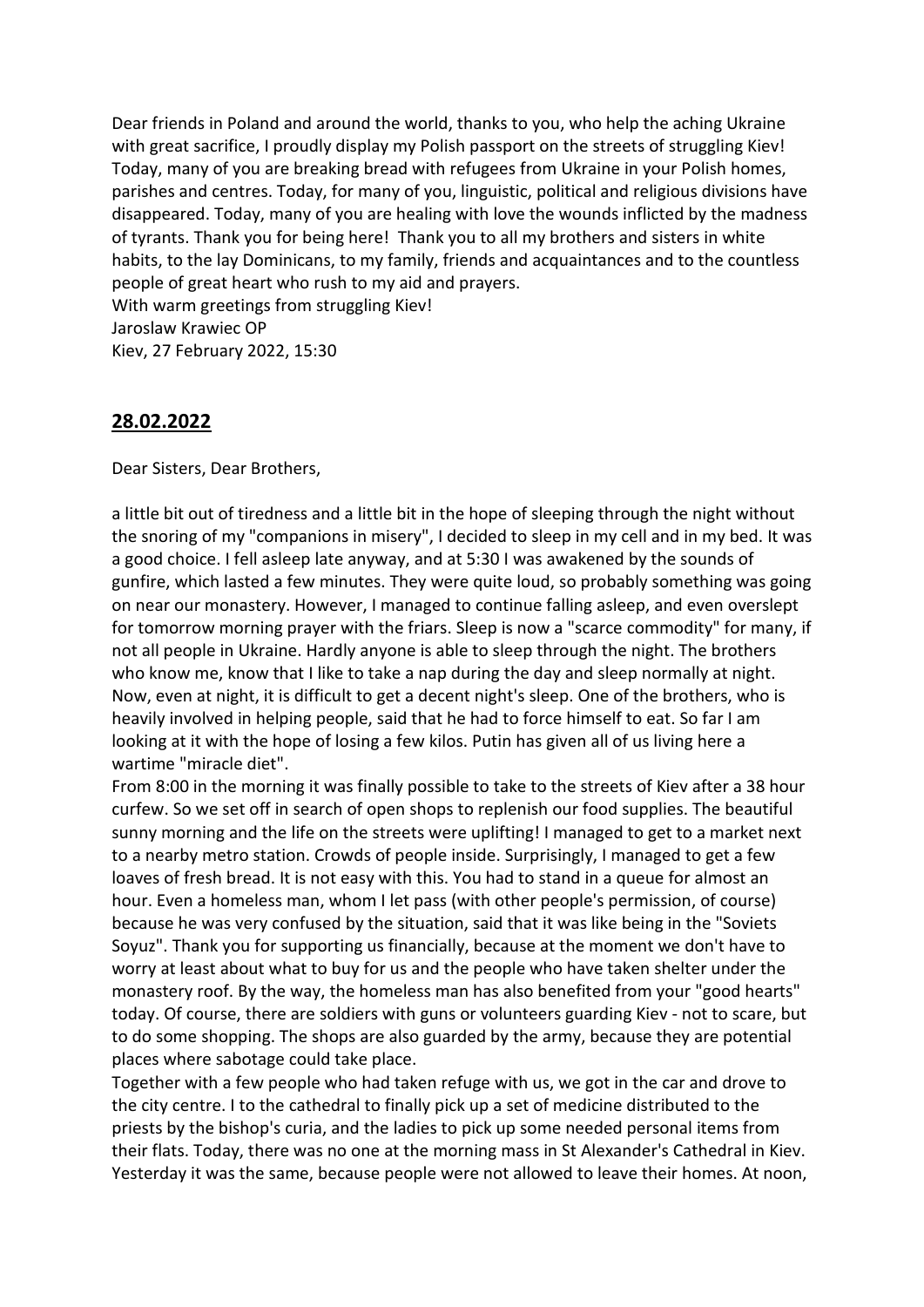when I went to the cathedral, there were only homeless people there - you can see that there are many of them on the streets of the capital. Unlike us, they apparently have nowhere to go.

As I drove past the Sophia Cathedral and the heavily guarded headquarters of the Ukrainian security service, I wondered whether a car with Polish registration numbers would arouse suspicion. Dressed in a white habit, I had already prepared all the documents, and in my head I was explaining who I was and what I was doing here. But at the checkpoint, the very heavily armed Ukrainian soldiers did not even want me to stop, unlike the cars in front of me. Apparently as Poles we are not treated as a threat.

Yesterday, just after I sent my letter to you, I met Ira and Nina, who had taken refuge in our monastery. The girls had just returned from the metro station. Imagine that they went there with two full and heavy bags of books!!! A bit of a soul on their shoulders because, after all, they were not allowed to leave. However, they decided that people spending hours in the basement of the Lukianivska metro station needed not only bread, but also a good word. They said that the books were immediately sold out. They also recounted that at the station, carriages with open doors were set up on both tracks so that people could sit and lie not only on the platform, but also inside the trains. Ira and Nina have been involved for years with the St Thomas Institute run by the Dominicans in Kiev. It is clear that their Dominican formation and love for the word did not go to waste, since they risked leaving the safety of the monastery to bring books to the people.

Father Jakub Nesterowicz celebrated the evening Mass yesterday at Christ the King Parish in Khmelnitsky, where our house is located. Before the very end, sirens began to sound and people rose from their seats. The pastor quickly finished reading the parish announcements, Jacob gave the blessing and everyone quickly went down to the basement. Sure enough, the words of the distribution: "Go in the PEACE of Christ", resonate in a unique way at such moments.

Today I spoke with Nikita, a candidate for the Order from Kharkiv. We know that he is under heavy attack from the enemy. Nikita has stayed with his parents, who do not want to leave the city for the time being. They live near a metro station, so they often go there looking for hiding when there are alarms. He said most of the neighbours in his block are there. They have not left. It seems to be different in Kiev.

At the moment Br. Igor Selishchev, who comes from Ukraine and is a deacon. He has just finished his formation in Krakow and, seeing what is happening, he asked the Provincial to allow him to go to his homeland and serve the needy there. His heart was breaking sitting in quiet Krakow. I hope he will reach his destination safely.

In Fastów a little nervous. Everyone is afraid of fights in the vicinity of the town. There is a risk that Russian tanks may be coming from Byszewo. In the St. Martin's House, people are massively making dumplings, baking bread, preparing food for the needy and the defenders of the city.

Last night, on my Facebook profile, I shared the news that one of the world's largest and most powerful AN-225 "Mriya" aircraft was burned as a result of a raid by Russian troops on the airfield of the Antonov plant in Hostomel near Kiev. Its name means "dream". In fact, the arrival of "Mriya" at any airport was a great event and a dream of aviation enthusiasts. You may remember that it was this "Mrija" that delivered masks and other medical equipment to Poland at the beginning of the pandemic. I myself saw it up close once at an air show in Berlin. It turns out that even the great "Mriya", the great "Dream" and pride of Ukrainian aviation can be destroyed by someone. The sad truth of our life! This war has